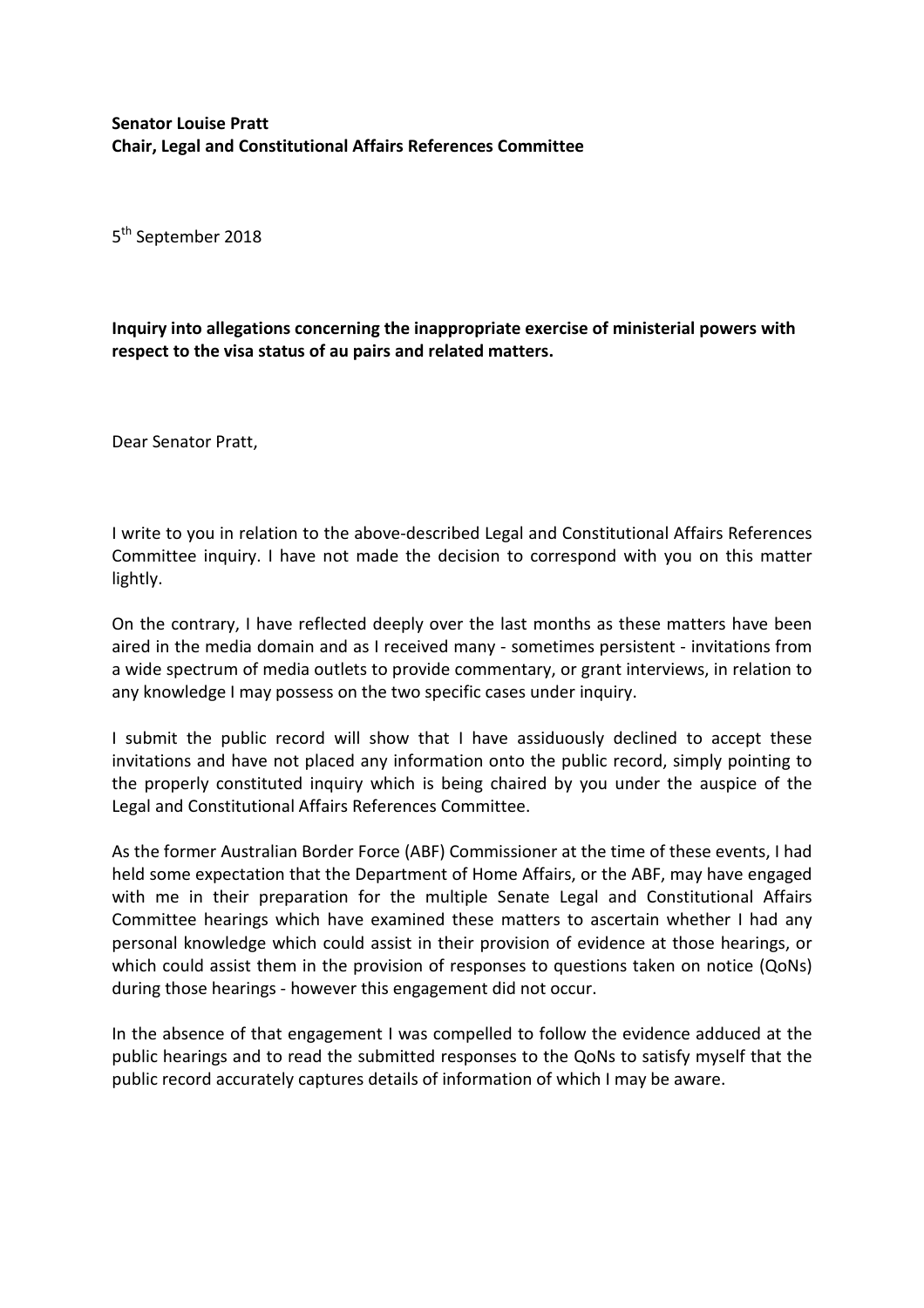After monitoring the conduct of the Committee's public hearings today ( $5<sup>th</sup>$  Sept 2018), I feel duty-bound to provide the Committee with some additional information which I genuinely believe will assist in clarifying the sequence of, and bring a degree of cogency to, the chronology of events relating to what the Committee has described in short-hand as the 'Brisbane Case'.

Consistent with the observance of privacy principles adopted by Departmental witnesses and noting the likely public accessibility of this correspondence to you, I do not intend to identify in this letter the name of the person subject of the ministerial intervention. Suffice to indicate this person is identical with the person identified in the 'Brisbane Case'. I can elaborate on further details of identification through a non-public medium if necessary.

For the record, and to avoid any doubt, I have no pre-existing personal knowledge of the 'Adelaide Case'. My knowledge of the 'Brisbane Case' occurred incidentally in the course of my ABF Commissioner role as outlined below.

My former role as ABF Commissioner did not include the responsibilities of visa grants, visa revocations, visa cancellations or ministerial interventions, other than ABF field officers having a compliance enforcement role where visa recipients either breached their visa conditions or were suspected of intending to breach their visa conditions.

In mid-June 2015 I received a call from the Chief of Staff for the Minister for Immigration and Border Protection, Craig MacLachlan. He told me that he was ringing me on behalf of Minister Dutton, whom he referred to as '*the boss*'. He told me that the Minister's friend, whom he referred to as '*the boss's mate in Brisbane*', had encountered a problem with his prospective *au pair* who had been detained at Brisbane Airport by immigration officials due to an anomaly with her visa.

MacLachlan asked me to find out what detail I was able to discover in relation to the reasons for her detention and the likely outcome of that detention. I did not ask MacLachlan for details of the Minister's friend as I was confident of identifying the relevant case.

I immediately commissioned inquiries to be made at Brisbane airport operations through the formal command structure to acquire the requested details. Within an hour or so I received details of the case including the name of the au pair, her country of origin, and the reason for her detention as per the reported details of the 'Brisbane Case'.

The reason for her detention as it was advised to me was that operational officers at the airport had found evidence in her possession on her arrival which clearly indicated to them that she was intending to work for reward in Australia in breach of her visa entitlements.

I then contacted Craig MacLachlan and advised him of the details of the case, including the reason for her detention and that the operational intent was to keep her in detention until she could be removed from Australia, which would occur as soon as possible.